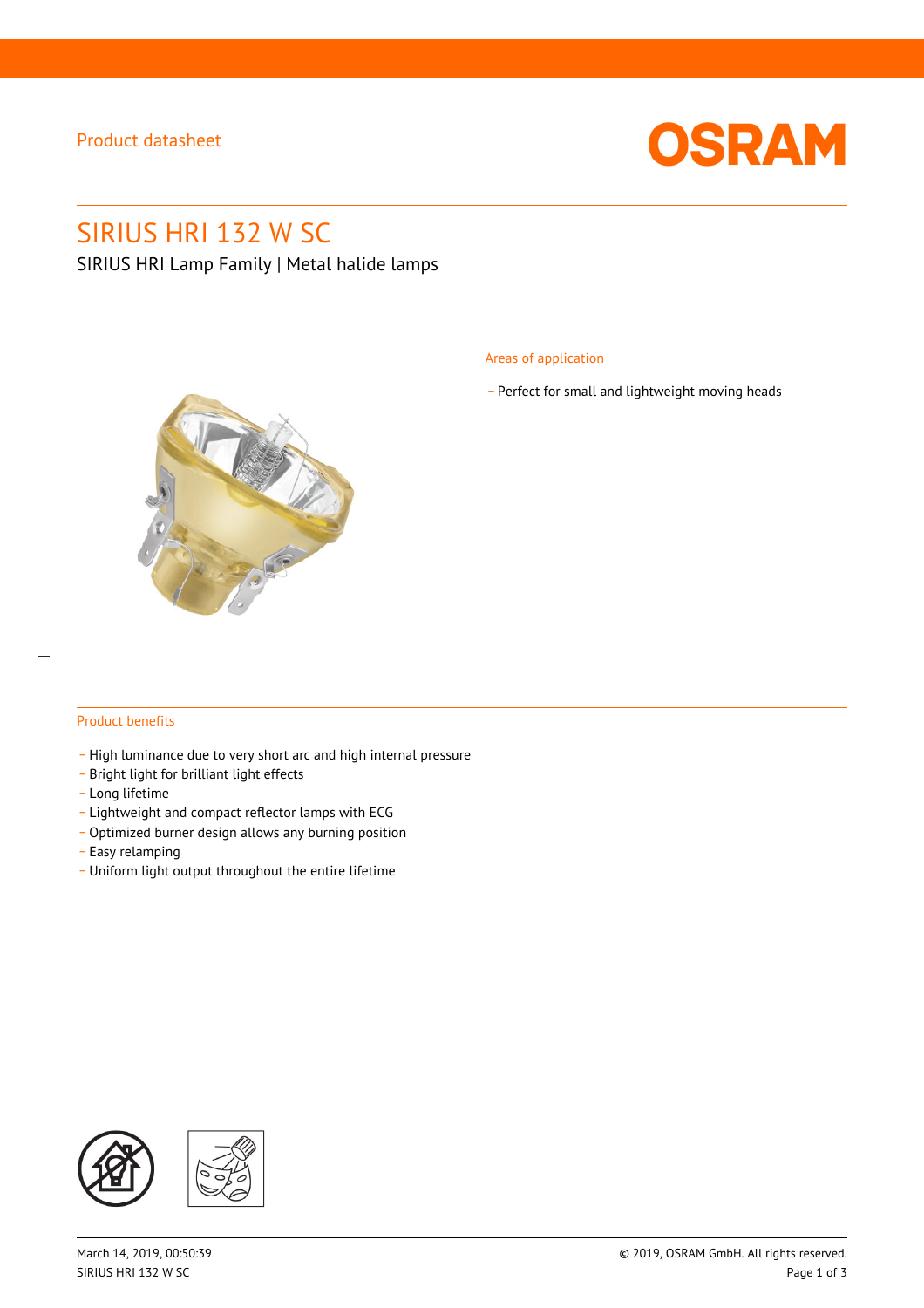# Product datasheet

#### Technical data

## **Electrical data**

| Nominal wattage        | 132.00 W  |
|------------------------|-----------|
| <b>Nominal current</b> | 1.8A      |
| Ignition voltage       | $2.5$ kVp |
| Nominal voltage        | 62.0 V    |

## **Photometrical data**

| <b>Nominal luminous flux</b> | 5150 lm |
|------------------------------|---------|
| Color temperature            | 9200 K  |
| Color rendering index Ra     | 60      |
| Maximum color temperature    | 9200 K  |

# **Light technical data**

| <b>Focal length</b>      | 37.7 mm    |
|--------------------------|------------|
| Aperture window, maximum | $5x3.8$ mm |

## **Dimensions & weight**



| <b>Diameter</b> | 46.0 mm          |
|-----------------|------------------|
| Length          | $max. 44$ mm     |
| Arc length      | $1.0 \text{ mm}$ |

### **Lifespan**

**Lifespan** 6000 h

# **Capabilities**

| <b>Burning position</b> | Any    |
|-------------------------|--------|
| Cooling                 | Forced |